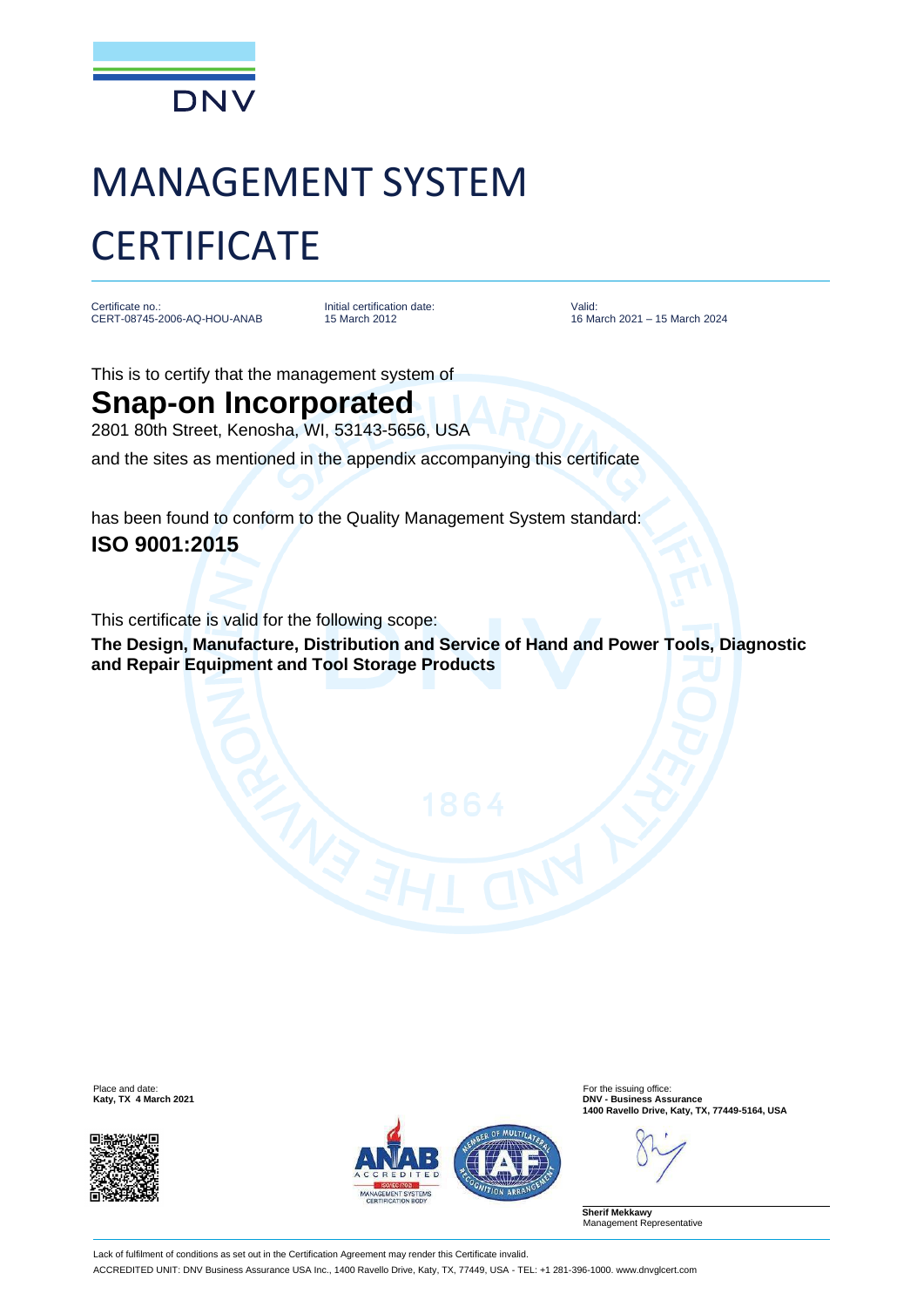

Certificate no.: CERT-08745-2006-AQ-HOU-ANAB Place and date: Katy, TX 4 March 2021

## **Appendix to Certificate**

#### **Snap-on Incorporated**

Locations included in the certification are as follows:

| <b>Site Name</b>                                       | <b>Site Address</b>                                                                                             | <b>Site Scope</b>                                                      |
|--------------------------------------------------------|-----------------------------------------------------------------------------------------------------------------|------------------------------------------------------------------------|
| Snap-on Incorporated (Head Office)                     | 2801 80th Street, Kenosha, WI, 53143-<br>5656, USA                                                              | Design, Manufacture, Distribution,<br>Service                          |
| Snap-on Incorporated (San Jose, CA)                    | Snap-on Diagnostics, 5500 Hellyer<br>Avenue, San Jose, CA, 95138, USA                                           | Light Assembly, Product Design/SQA,<br><b>Customer Care, Service</b>   |
| Snap-on Incorporated (Kings Lynn, UK)                  | Snap-on Diagnostics, 15-17 Denney<br>Road, Kings Lynn, Norfolk, England,<br>PE30 4HG, United Kingdom            | Light Assembly, Service, Customer Care                                 |
| Snap-on Incorporated (Lincolnshire, IL)                | Snap-on Diagnostics, 420 Barclay<br>Boulevard, Lincolnshire, IL, 60069, USA                                     | Product Design/SQA                                                     |
| Snap-on Incorporated (Scranton, PA)                    | Snap-on Industrial, Building 19 Keystone<br>Industrial Park, Throop, PA, 18512, USA                             | <b>Light Manufacturing</b>                                             |
| Snap-on Incorporated (Cork, Ireland)                   | Snap-on Diagnostics, Unit 44 North Point<br>Business Park, Mallow Rd, Cork, Ireland,                            | Product Design/SQA                                                     |
| Snap-on Incorporated (City of Industry,<br>CA)         | Snap-on Industrial, 19220 San Jose Ave,<br>City of Industry, CA, 91748, USA                                     | Light Manufacturing                                                    |
| Snap-on Incorporated (Murphy, NC)                      | Snap-on Power Tools, 250 Snap-on<br>Drive, Murphy, NC, 28906, USA                                               | <b>Light Manufacturing</b>                                             |
| Snap-on Incorporated (Conway, AR)                      | Snap-on Equipment, 309 Exchange<br>Avenue, Conway, AR, 72032, USA                                               | Light Manufacturing                                                    |
| Snap-on Incorporated (Harrisburg, PA)                  | Snap-on Tools, 6320 Flank Drive,<br>Harrisburg, PA, 17112, USA                                                  | <b>Repair Center</b>                                                   |
| Snap-on Incorporated (Sesto Fiorentino<br>(FI), Italy) | Snap-on Climate Solutions S.r.I, Via Luigi<br>Longo, 21/23 & 18/2 - 50019 Sesto<br>Fiorentino (FI) - Italy      | Design, Light Manufacturing, Distribution,<br>Customer Service, Repair |
| Snap-on Incorporated (Correggio, Italy)                | Snap-on Equipment, Via Provinciale per<br>Carpi n. 33 - 42015 Correggio - Italy                                 | Design, Light Manufacturing, Distribution                              |
| Snap-on Incorporated (Calgary, Alberta,<br>Canada)     | Snap-on Tools, 7403-48th Str. S.E.,<br>Calgary, AB, T2C 4H6, Canada                                             | <b>Repair Center</b>                                                   |
| Snap-on Incorporated (Carson City, NV)                 | Snap-on Tools, 3602 Challenger Way,<br>Carson City, NV, 89706, USA                                              | <b>Repair Center</b>                                                   |
| Snap-on Incorporated (Algona, IA)                      | Snap-on Tools, 2600 U.S. Highway 18<br>East, P.O. Box 220, Algona, IA, 50511,<br><b>USA</b>                     | Light Manufacturing                                                    |
| Snap-on Incorporated (Elizabethton, TN)                | Snap-on Tools, 2195 State Line Road,<br>Elizabethton, TN, 37643, USA                                            | <b>Light Manufacturing</b>                                             |
| Snap-on Incorporated (Kettering, UK)                   | Snap-on Tools Distribution Centre,<br>Telford Way, Kettering, Northants, NN16<br>8SN, United Kingdom            | Distribution Centre / Service Centre                                   |
| Snap-on Incorporated (Kettering, UK)                   | Snap-on Tools Industrial Business<br>Centre, 38a Telford Way, Kettering,<br>Northants, NN16 8UN, United Kingdom | Service Centre-Industrial                                              |
| Snap-on Incorporated (Milwaukee, WI)                   | Snap-on Tools, 7939 North Faulkner<br>Road, Milwaukee, WI, 53224, USA                                           | Light Manufacturing                                                    |
| Snap-on Incorporated (Crystal Lake, IL)                | Snap-on Tools, 3011 East Route 176,<br>Crystal Lake, IL, 60014, USA                                             | Distribution and Repair Center                                         |

Lack of fulfilment of conditions as set out in the Certification Agreement may render this Certificate invalid.

ACCREDITED UNIT: DNV Business Assurance USA Inc., 1400 Ravello Drive, Katy, TX, 77449, USA - TEL: +1 281-396-1000. www.dnvglcert.com